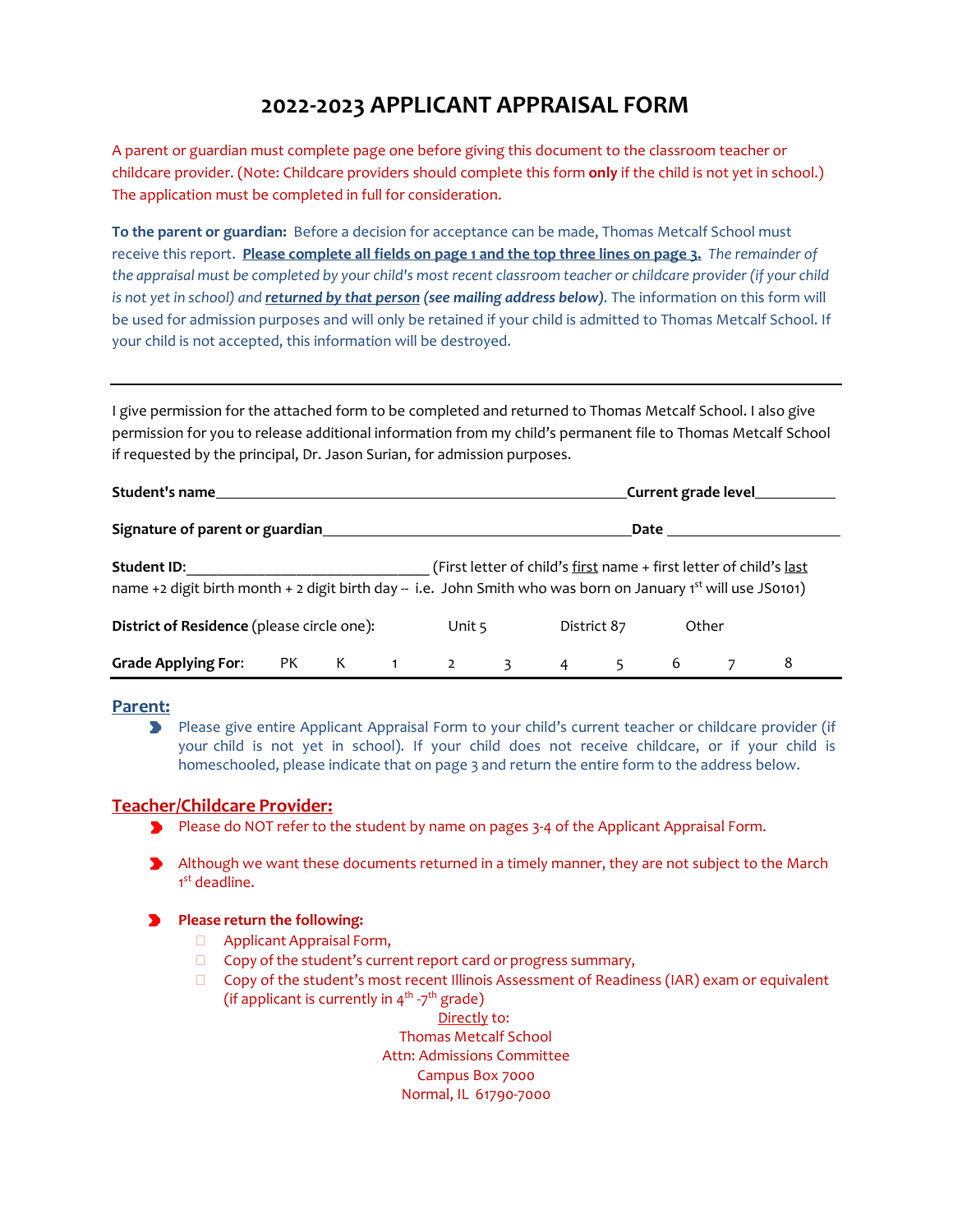THIS SIDE BLANK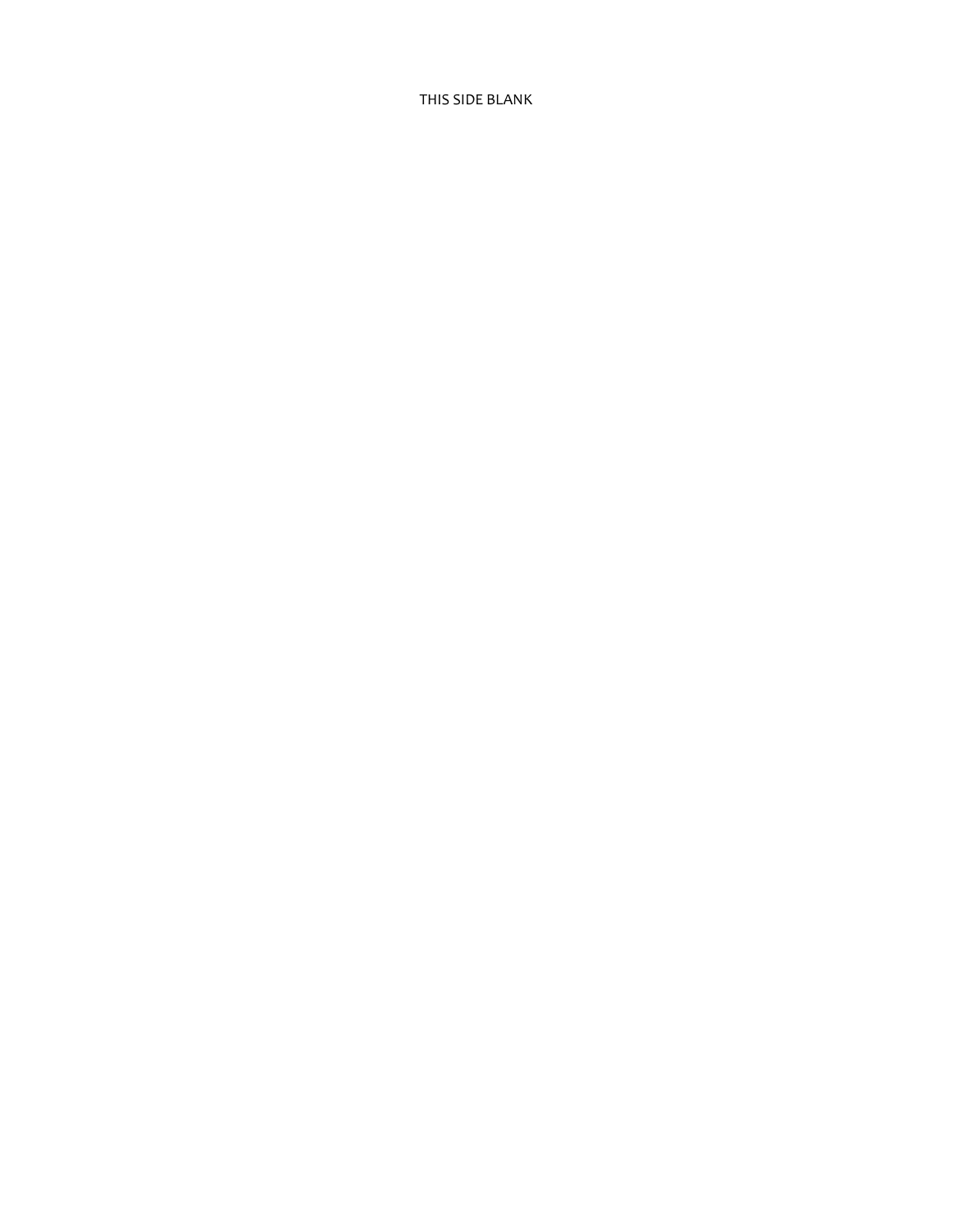| Student ID:                                |  |          | Parents - please complete the first 2 sections |                |             |   |       |  |
|--------------------------------------------|--|----------|------------------------------------------------|----------------|-------------|---|-------|--|
| District of Residence (please circle one): |  | Unit 5   |                                                |                | District 87 |   | Other |  |
| <b>Grade Applying For:</b>                 |  | PK K 1 2 | $\overline{3}$                                 | $\overline{4}$ | -5.         | 6 |       |  |

If the student has no classroom teacher or childcare provider, please check the appropriate box:

My child is homeschooled. I will submit the Applicant Appraisal Form with documentation of grades, progress summary, and test scores.

My child does not attend preschool and does not have a childcare provider. I will submit the Applicant Appraisal Form without completing the sections below.

The following is to be completed by the **classroom teacher or childcare provider**. Please **do not refer to the student by name** on this form or in any additional comments. This information will be used as only one of several criteria in determining admission:

## **Checklist of items to send to Thomas Metcalf School:**

- Completed and signed Applicant Appraisal Form
- Copy of current report card or progress summary
- Copy of IAR exam or equivalent (if student is currently in 4th-7th grade)

#### *Attendance*

1. The student's attendance for the past school year has been: Regular Sporadic Poor

### *Academic Performance*

- 2. In which category would you judge the student's overall academic performance?
	- **EXECUTE:** Far above average **BELOCUTE:** Below average ergal above average the settle state of the settle settle settle settle settle settle settle settle settle set \_\_ Average
- 3. In your opinion, how well does this child's performance match his/her ability?
	- 6. Ability far exceeds performance **Ability equals performance** Ability somewhat exceeds performance and ability is somewhat below performance
- 4. How would this child function in a learning environment that places a high value on independence?
	- Uery well Some minor difficulty Cenerally pretty well Creat difficulty
- 5. How does this child transition from one learning activity to another?

Uery well **No. 2018** Some minor difficulty Generally pretty well Great difficulty